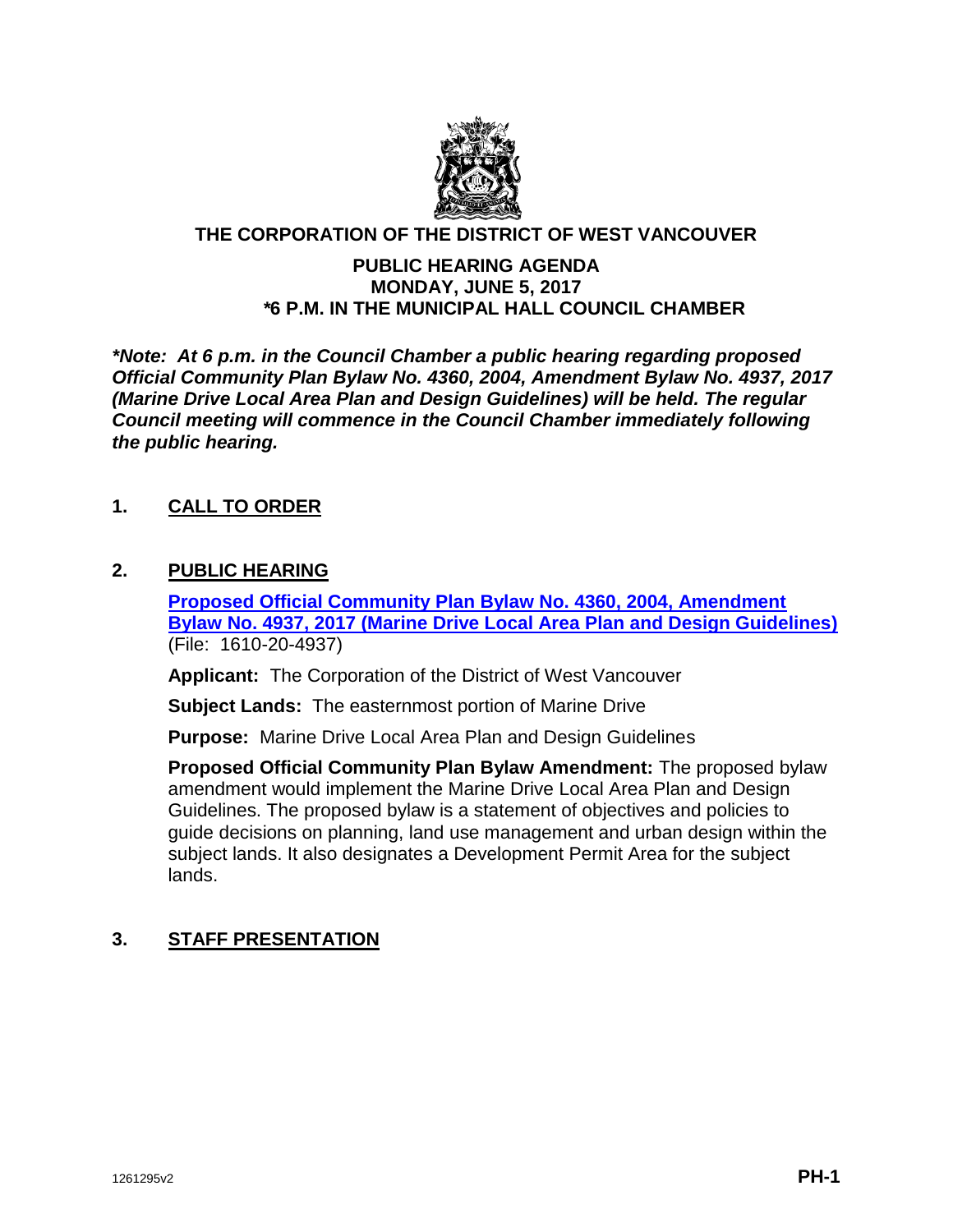## **4. PUBLIC HEARING PROCEDURE**

Mayor Smith will describe the procedure for the public hearing as follows:

We are convening this public hearing to consider and receive submissions regarding proposed Official Community Plan Bylaw No. 4360, 2004, Amendment Bylaw No. 4937, 2017 regarding the Marine Drive Local Area Plan and Design Guidelines.

Anyone who believes their interest in property is affected by the proposed bylaw will be heard, and/or may make a written submission. No one will be discouraged or prevented from making his or her views heard.

Council members may ask questions of you following your presentation but our function during this public hearing is to listen to the views of the public, not to debate the proposed bylaw.

After the public hearing has concluded, Council may, without further notice, give whatever effect Council believes proper to the representations.

Your only opportunity to comment on the proposed bylaw is during the public hearing. Council is not permitted to receive further submissions once we have closed the public hearing.

Council has received documents which are available for your review. A list of documents and copies of these may be obtained from the Municipal Clerk during the public hearing. Written submissions received during the course of these proceedings will be added to these documents so that everyone may examine them.

To maintain order and to ensure that everyone has an opportunity to be heard here are our rules of procedure:

- 1. A Speakers' List has been established. You may place your name on the list at any time throughout the public hearing. If you are speaking from prepared remarks, we would appreciate a copy.
- 2. We request that you please begin your remarks by stating your name and address, or name and whether you are a West Vancouver resident. If you are speaking on behalf of some other person or organization, we request that you please identify the name of that person or organization.
- 3. Please limit your remarks to 5 minutes (a bell will sound with 15 seconds to go) and to the subject of the proposed bylaw. Please be respectful to others.
- 4. After everyone has spoken once, you will have an opportunity to speak subsequent times to provide additional information, if you wish.

If you have any concerns about the rules of the hearing, please address your comments to me, as the Chair.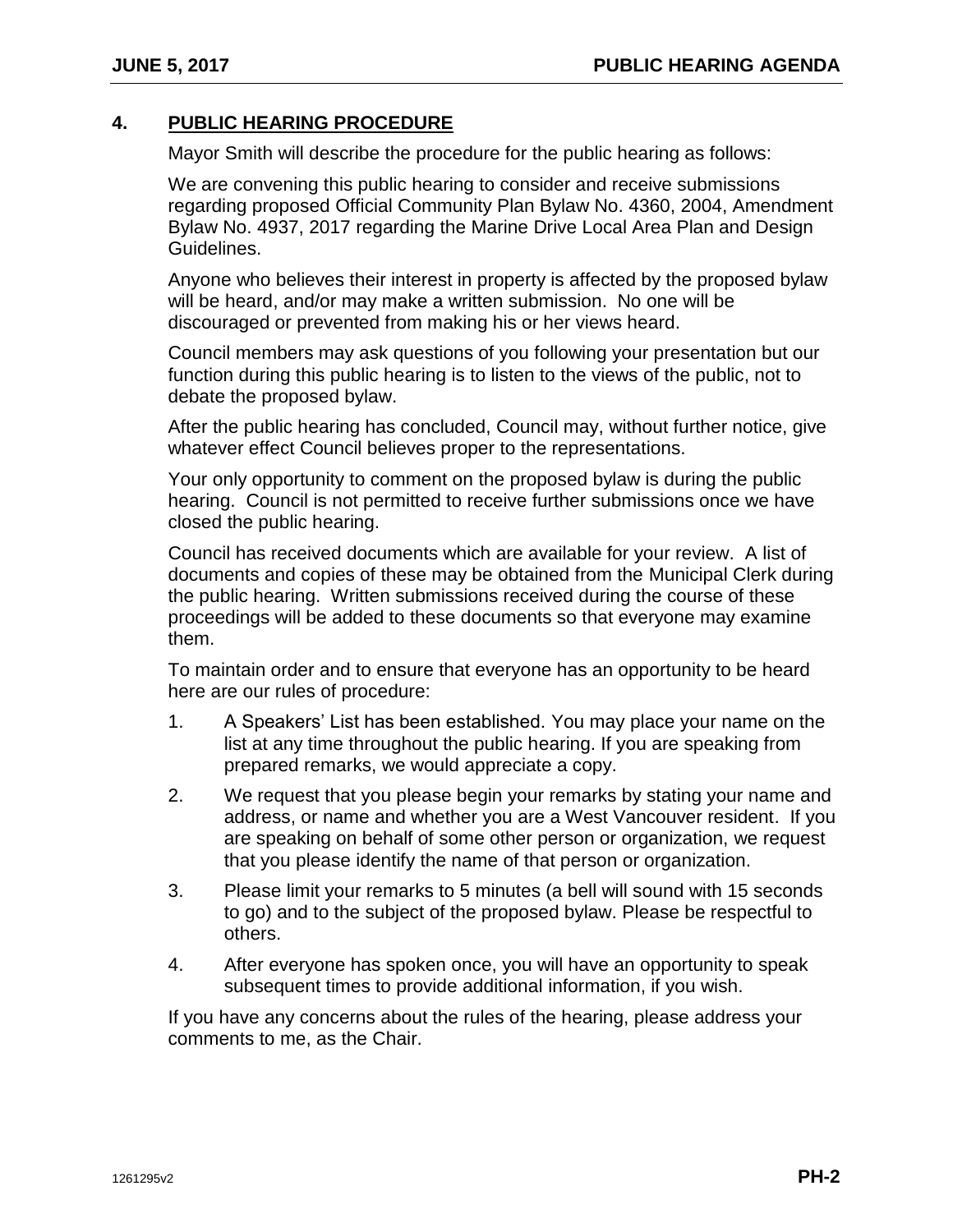# **5. REPORTS/WRITTEN SUBMISSIONS**

1) Reports received up to and including May 24, 2017:

| <b>REPORT TITLE</b>                                                                                                                                     | REPORT DATED       | RECEIVED AT<br><b>COUNCIL</b><br><b>MEETING</b> | #        |
|---------------------------------------------------------------------------------------------------------------------------------------------------------|--------------------|-------------------------------------------------|----------|
| Marine Drive Local Area Plan and<br><b>Design Guidelines: Clarification</b><br><b>Questions Supplemental Information</b>                                | May 17, 2017       | For June 5, 2017<br><b>Public Hearing</b>       | $R - 01$ |
| Marine Drive Local Area Plan and<br><b>Design Guidelines</b>                                                                                            | April 5, 2017      | April 24, 2017                                  | $R-1$    |
| <b>Marine Drive Context Study:</b><br><b>Engagement Findings and Response</b>                                                                           | November 9, 2016   | November 29, 2016                               | $R-2$    |
| <b>Official Community Plan Review:</b><br><b>Progress Update and Next Steps</b>                                                                         | September 15, 2016 | October 3, 2016                                 | $R-3$    |
| <b>Marine Drive Context Study</b>                                                                                                                       | June 1, 2016       | June 20, 2016                                   | $R - 4$  |
| <b>Status Report on Official Community</b><br><b>Plan Update</b>                                                                                        | November 17, 2015  | December 7, 2015                                | $R-5$    |
| <b>Proposed Official Community Plan</b><br>Update                                                                                                       | May 21, 2015       | June 8, 2015                                    | $R-6$    |
| <b>Proposed Official Community Plan</b><br><b>Update</b>                                                                                                | March 23, 2015     | April 27, 2015                                  | $R - 7$  |
| <b>752 Marine Drive (former White Spot</b><br>restaurant site) - Update on<br>consultation and Council direction for<br>revisions and bylaw preparation | March 9, 2015      | March 30 and<br>April 13, 2015                  | $R - 8$  |

2) Written submissions received up to and including May 24, 2017:

Written submissions listed below were received at or following the April 24, 2017 Council meeting at which Council set the date of the June 5, 2017 public hearing.

To view all written submissions listed in this section click [here.](https://westvancouver.ca/sites/default/files/dwv/council-agendas/2017/jun/05PH/17jun05-PH-A1%20to%20A10.pdf)

| <b>SUBMISSION AUTHOR</b>                         | <b>SUBMISSION</b><br><b>DATED</b> | #       |
|--------------------------------------------------|-----------------------------------|---------|
| Redacted                                         | April 27, 2017                    | $A-1$   |
| Manager of Community Planning and Sustainability | April 28, 2017                    | $A-2$   |
| Manager of Community Planning and Sustainability | May 10, 2017                      | $A-3$   |
| Redacted                                         | May 16, 2017                      | A-4     |
| Redacted                                         | May 16, 2017                      | $A-5$   |
| Redacted                                         | May 17, 2017                      | $A-6$   |
| Redacted                                         | May 18, 2017                      | A-7     |
| West Vancouver Public Art Advisory Committee     | May 23, 2017                      | $A - 8$ |
| Redacted                                         | May 24, 2017                      | $A-9$   |
| Redacted                                         | May 24, 2017                      | $A-10$  |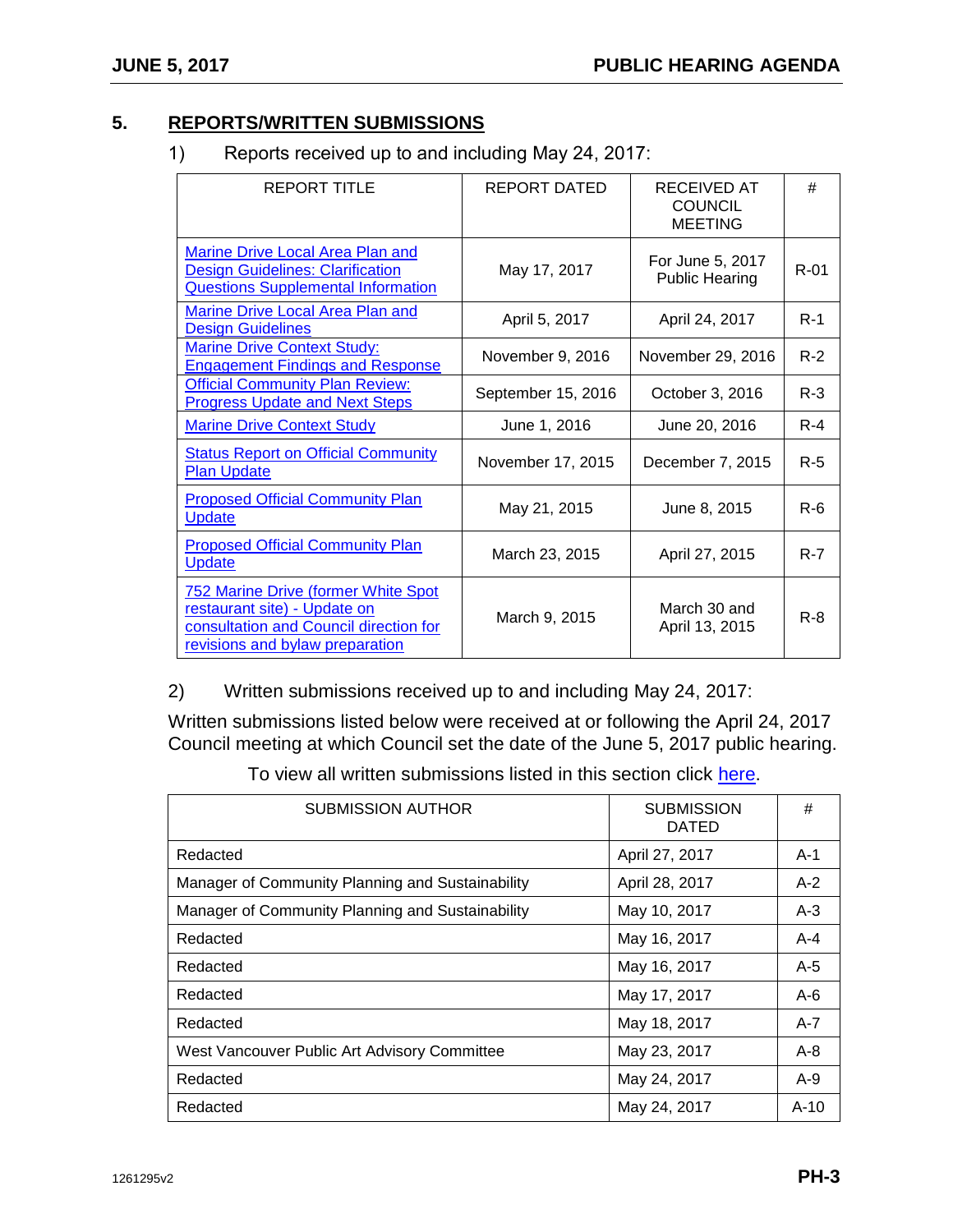Written submissions listed below were received prior to the April 24, 2017 Council meeting at which Council set the date of the June 5, 2017 public hearing.

| <b>SUBMISSION AUTHOR</b>                                                   | <b>SUBMISSION</b><br><b>DATED</b> | #           |
|----------------------------------------------------------------------------|-----------------------------------|-------------|
| Redacted                                                                   | February 13, 2015                 | $B-1$       |
| Redacted                                                                   | February 15, 2015                 | $B-2$       |
| Redacted                                                                   | February 16, 2015                 | $B-3$       |
| Redacted                                                                   | February 12, 2015                 | $B-4$       |
| Redacted                                                                   | February 24, 2015                 | $B-5$       |
| Redacted                                                                   | February 24, 2015                 | $B-6$       |
| Redacted                                                                   | February 27, 2015                 | $B-7$       |
| Redacted                                                                   | March 2, 2015                     | $B-8$       |
| Redacted                                                                   | March 1, 2015                     | $B-9$       |
| D. Curran                                                                  | March 2, 2015                     | $B-10$      |
| Redacted (Petition with 18 signatures)                                     | March 15, 2015                    | $B-11$      |
| Redacted                                                                   | March 23, 2015                    | $B-12$      |
| <b>B.</b> Hall                                                             | March 25, 2015                    | $B-13$      |
| M. Slater                                                                  | March 25, 2015                    | $B-14$      |
| Redacted                                                                   | March 25, 2015                    | $B-15$      |
| Redacted                                                                   | March 25, 2015                    | $B-16$      |
| C. Ballantine                                                              | March 27, 2015                    | $B-17$      |
| UNITE HERE Local 40 (Petition with 194 signatures and 24<br>comment cards) | March 27, 2015                    | $B-18$      |
| Redacted                                                                   | March 27, 2015                    | $B-19$      |
| Redacted                                                                   | March 29, 2015                    | $B-20$      |
| Redacted                                                                   | March 29, 2015                    | $B-21$      |
| Redacted                                                                   | March 30, 2015                    | $B-22$      |
| Redacted                                                                   | March 30, 2015                    | <b>B-23</b> |
| M. Slater                                                                  | Undated                           | $B-24$      |
| Redacted                                                                   | March 30, 2015                    | $B-25$      |
| Redacted                                                                   | March 30, 2015                    | $B-26$      |
| Redacted                                                                   | March 30, 2015                    | $B-27$      |
| Park Royal Shopping Centre Holdings Ltd.                                   | March 30, 2015                    | $B-28$      |
| Redacted                                                                   | March 30, 2015                    | <b>B-29</b> |
| Redacted                                                                   | March 30, 2015                    | <b>B-30</b> |
| Redacted                                                                   | March 30, 2015                    | <b>B-31</b> |
| Redacted                                                                   | March 31, 2015                    | $B-32$      |

To view all written submissions listed in this section click [here.](https://westvancouver.ca/sites/default/files/dwv/council-agendas/2017/jun/05PH/17jun05-PH-B1%20to%20B96.pdf)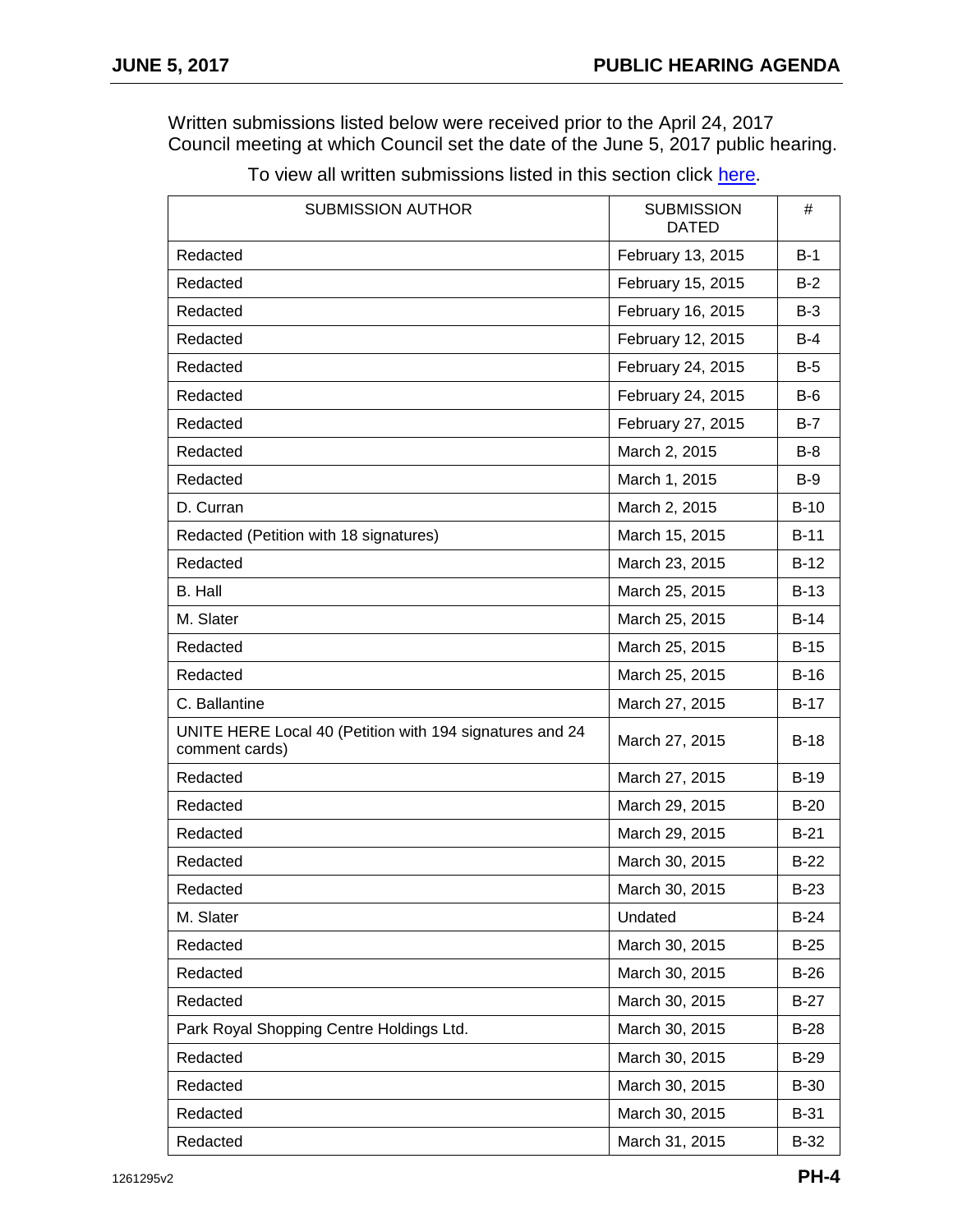| Redacted                                              | April 2, 2015     | <b>B-33</b> |
|-------------------------------------------------------|-------------------|-------------|
| Redacted                                              | April 3, 2015     | B-34        |
| Redacted                                              | April 3, 2015     | $B-35$      |
| Redacted                                              | April 7, 2015     | B-36        |
| Redacted                                              | April 7, 2015     | <b>B-37</b> |
| Redacted                                              | April 8, 2015     | <b>B-38</b> |
| Redacted (Petition with 630 signatures and 3 letters) | Undated           | B-39        |
| Redacted                                              | April 6, 2015     | $B-40$      |
| Redacted                                              | April 6, 2015     | $B-41$      |
| Redacted                                              | April 10, 2015    | $B-42$      |
| Redacted                                              | April 11, 2015    | $B-43$      |
| Redacted                                              | April 13, 2015    | $B-44$      |
| Redacted                                              | April 9, 2015     | $B-45$      |
| Redacted                                              | April 9, 2015     | $B-46$      |
| Redacted                                              | April 9, 2015     | $B-47$      |
| Redacted                                              | April 11, 2015    | <b>B-48</b> |
| Redacted                                              | April 13, 2015    | <b>B-49</b> |
| Redacted                                              | April 13, 2015    | <b>B-50</b> |
| Redacted                                              | April 14, 2015    | $B-51$      |
| Redacted                                              | April 14, 2015    | $B-52$      |
| Redacted                                              | April 14, 2015    | $B-53$      |
| Redacted                                              | April 4, 2015     | $B-54$      |
| Redacted                                              | April 12, 2015    | $B-55$      |
| Redacted                                              | April 13, 2015    | <b>B-56</b> |
| Redacted                                              | April 27, 2015    | $B-57$      |
| Redacted                                              | April 30, 2015    | <b>B-58</b> |
| Redacted                                              | May 19, 2015      | <b>B-59</b> |
| Redacted                                              | June 8, 2015      | <b>B-60</b> |
| Redacted                                              | August 9, 2015    | $B-61$      |
| Redacted                                              | November 27, 2015 | $B-62$      |
| Redacted                                              | October 9, 2016   | B-63        |
| Redacted                                              | October 6, 2016   | <b>B-64</b> |
| Director of Planning and Development Services         | October 19, 2016  | <b>B-65</b> |
| Redacted                                              | November 4, 2016  | B-66        |
| Redacted                                              | November 6, 2016  | <b>B-67</b> |
| Redacted                                              | Undated           | <b>B-68</b> |
| Redacted                                              | November 7, 2016  | B-69        |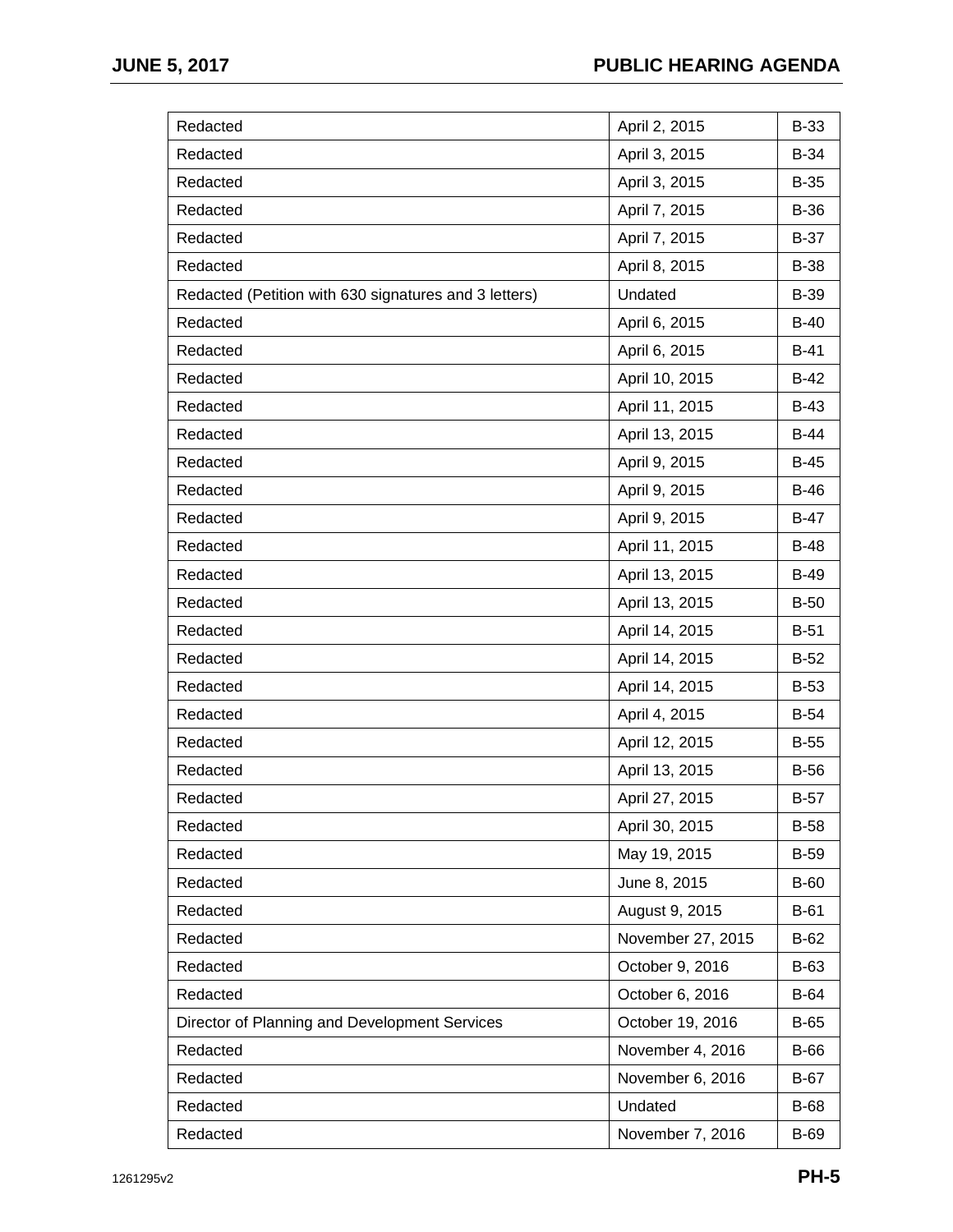| Redacted                                       | November 7, 2016  | $B-70$      |
|------------------------------------------------|-------------------|-------------|
| M. Malekyazdi                                  | November 9, 2016  | $B-71$      |
| Redacted (Petition with 135 signatures)        | Undated           | $B-72$      |
| Council of Strata Plan BCS 2177 - Water's Edge | November 9, 2016  | <b>B-73</b> |
| Redacted                                       | November 16, 2016 | $B-74$      |
| Redacted (Petition with 123 signatures)        | Undated           | $B-75$      |
| Redacted                                       | Undated           | $B-76$      |
| Redacted                                       | Undated           | $B-77$      |
| Redacted                                       | November 4, 2016  | <b>B-78</b> |
| Redacted                                       | November 8, 2016  | <b>B-79</b> |
| Redacted (and Petition with 50 signatures)     | November 17, 2016 | B-80        |
| Redacted                                       | November 23, 2016 | $B-81$      |
| Darwin Properties Ltd.                         | November 29, 2016 | $B-82$      |
| S. Sayani                                      | November 30, 2016 | B-83        |
| Manager of Community Planning                  | December 22, 2016 | B-84        |
| Manager of Community Planning                  | December 22, 2016 | $B-85$      |
| S. Slater                                      | April 20, 2017    | B-86        |
| Redacted                                       | April 24, 2017    | $B-87$      |
| Redacted                                       | April 20, 2017    | <b>B-88</b> |
| Redacted                                       | April 20, 2017    | <b>B-89</b> |
| Redacted                                       | April 20, 2017    | <b>B-90</b> |
| Redacted                                       | April 21, 2017    | <b>B-91</b> |
| Redacted                                       | April 21, 2017    | B-92        |
| Redacted                                       | April 21, 2017    | <b>B-93</b> |
| Redacted                                       | April 21, 2017    | <b>B-94</b> |
| Redacted                                       | Undated           | <b>B-95</b> |
| Redacted                                       | April 24, 2017    | <b>B-96</b> |

On April 24, 2017 Council set the date for the public hearing. The statutory notice of public hearing will be published in the North Shore News on May 26, 28 and 31, 2017 and notices were mailed to property owners/occupants within the notification area. The Municipal Clerk will note written submissions received for the June 5, 2017 public hearing.

## **6. PUBLIC INPUT**

Mayor Smith will call for public input.